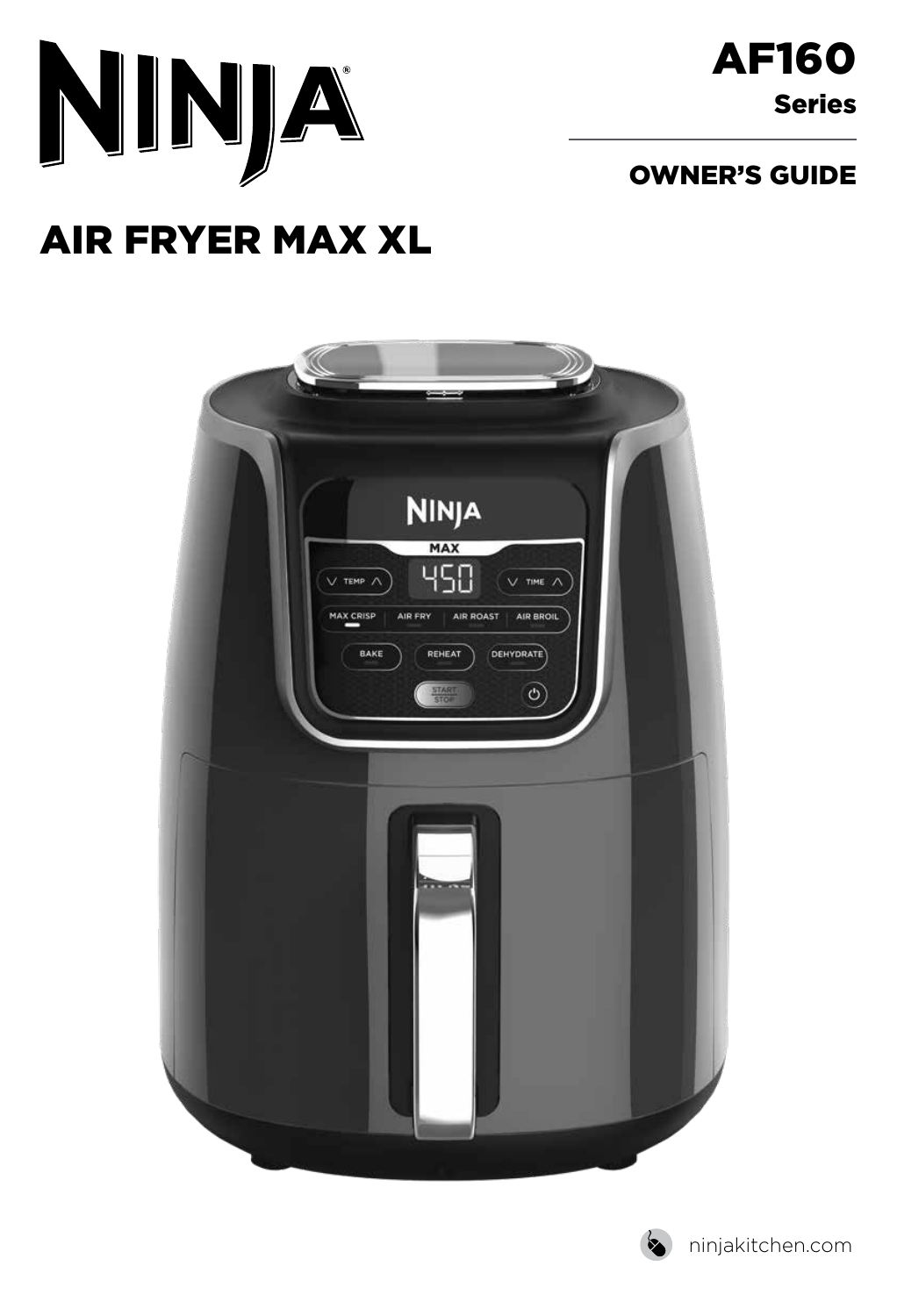### **CONTENTS**

| Getting to Know Your Air Fryer Max XL  7 |
|------------------------------------------|
|                                          |
| Using Your Air Fryer Max XL  8           |
| Cleaning & Maintenance  15               |
|                                          |
|                                          |
|                                          |
| Troubleshooting Guide  16                |
|                                          |



#### **REGISTER YOUR PURCHASE**

 $\left( \bullet \right)$  registeryourninja.com

Scan QR code using mobile device

#### **RECORD THIS INFORMATION**

| Model Number:                       |  |
|-------------------------------------|--|
| Serial Number:                      |  |
| Date of Purchase:<br>(Keep receipt) |  |
| Store of Purchase:                  |  |

#### **TECHNICAL SPECIFICATIONS**

Voltage: 120V~ 60Hz 1750W Watts:

**TIP:** You can find the model and serial numbers on the QR code label located on the back of the unit by the power cord.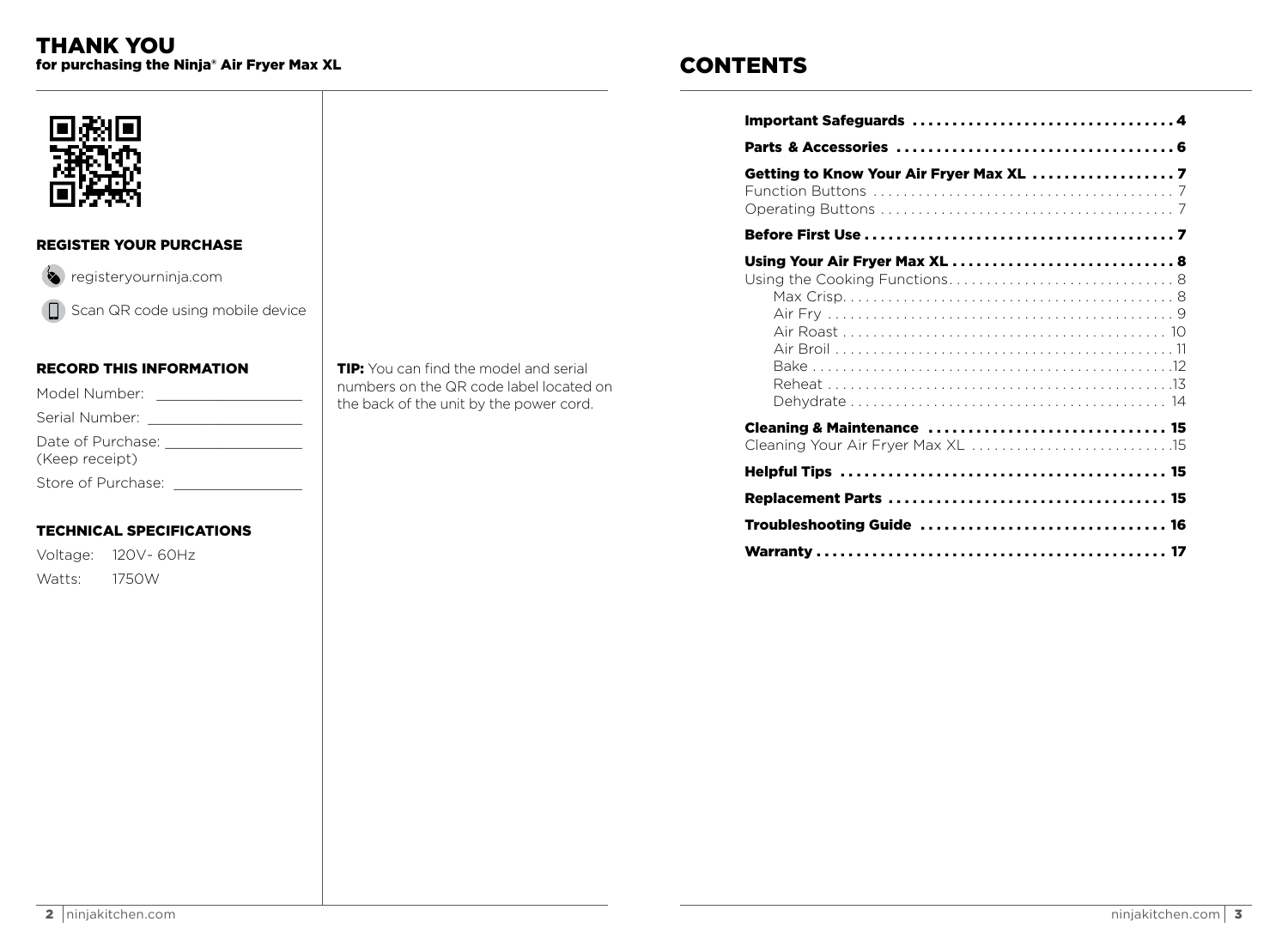# IMPORTANT SAFEGUARDS

HOUSEHOLD USE ONLY

Read all instructions before using your Ninja® Air Fryer Max XL.

When using electrical appliance, basic safety precautions should always be followed, including the following:

# WARNINGS

- **1** This appliance can be used by persons with reduced physical, sensory or mental capabilities or lack of experience and knowledge if they have been given supervision or instruction concerning use of the appliance in a safe way and understand the hazards involved.
- **2** Keep the appliance and its cord out of reach of children. **DO NOT** allow the appliance to be used by children. Close supervision is necessary when used near children.
- **3** To eliminate a choking hazard for young children, remove and discard the protective cover fitted on the power plug of this appliance.
- 4 Children shall not play with the appliance.
- **5 NEVER** use electrical socket below counter.
- **6 NEVER** connect this appliance to an external timer switch or separate remote-control system.
- 7 **DO NOT** use an extension cord. A short power-supply cord is used to reduce the risk of children grabbing the cord or becoming entangled and to reduce the risk of people tripping over a longer cord.
- 8 To protect against electrical shock **DO NOT** immerse cord, plugs, or main unit housing in water or other liquid. Cook only in the ceramic-coated basket provided.
- **9** Regularly inspect the appliance and power cord. **DO NOT** use the appliance if there is damage to the power cord or plug. If the appliance malfunctions or has been damaged in any way, immediately stop use and call Customer Service.
- **10 ALWAYS** ensure the appliance is properly assembled before use.
- 11 **DO NOT** cover the air intake vent or air socket vent while unit is operating. Doing so will prevent even cooking and may damage the unit or cause it to overheat.
- 12 Before placing removable ceramiccoated basket into the main unit, ensure basket and unit are clean and dry by wiping with a soft cloth.
- **13** This appliance is for household use only. **DO NOT** use this appliance for anything other than its intended use. **DO NOT** use in moving vehicles or boats. **DO NOT** use outdoors. Misuse may cause injury.
- 14 Intended for worktop use only. Ensure the surface is level, clean and dry. **DO NOT** move the appliance when in use.
- **15 DO NOT** place the appliance near the edge of a worktop during operation.
- 16 **DO NOT** use accessory attachments not recommended or sold by SharkNinja. The use of accessory attachments not recommended by SharkNinja may cause fire, electric shock, or injuries.
- **17 DO NOT** place the appliance in or near a microwave, toaster oven, convection oven, or conventional oven or on a ceramic cooktop, electrical coil, gas burner range, or outdoor grill.
- **18** When using this appliance, provide adequate space above and on all sides for air circulation.
- **19 ALWAYS** ensure basket is properly closed before operating.
- 20 **DO NOT** use the appliance without the removable ceramic-coated cooking basket installed.
- 21 **DO NOT** use this appliance for deep-frying.
- **22 DO NOT** place appliance on hot surfaces or near a hot gas or electric burner or in a heated oven.
- 23 Prevent food contact with heating elements. **DO NOT** overfill when cooking. Overfilling may cause personal injury or property damage or affect the safe use of the appliance.
- 24 Socket voltages can vary, affecting the performance of your product. To prevent possible illness, use a thermometer to check that your food is cooked to the temperatures recommended.
- 25 Should the unit emit black smoke. unplug immediately. Wait for smoking to stop before removing any cooking accessories.
- **26 DO NOT** touch hot surfaces. Appliance surfaces are hot during and after operation. To prevent burns or personal injury, **ALWAYS** use protective hot pads or insulated oven mitts and use available handles.
- 27 Extreme caution must be used when the appliance contains hot food. Improper use may result in personal injury.
- 28 Spilled food can cause serious burns. Keep appliance and cord away from children. **DO NOT** let cord hang over edges of tables or counters or touch hot surfaces.
- 29 The basket and crisper plate become extremely hot during the cooking process. Avoid physical contact while removing the basket or plate from the appliance. **ALWAYS** place basket or plate on a heat-resistant surface after removing. **DO NOT** touch accessories during or immediately after cooking.
- **30** Cleaning and user maintenance shall not be made by children.
- 31 To disconnect, turn any control to OFF, then unplug from socket when not in use and before cleaning. Allow to cool before cleaning, disassembly, putting in or taking off parts and for storage.
- **32 DO NOT** clean with metal scouring pads. Pieces can break off the pad and touch electrical parts, creating a risk of electric shock.
- **33** Please refer to the Cleaning & Maintenance section for regular maintenance of the appliance.
- **34** This appliance has a polarized plug (one blade is wider than the other). To reduce the risk of electric shock, this plug is intended to fit into a polarized outlet only one way. If the plug does not fit fully into the outlet, reverse the plug. If it still does not fit, contact a qualified electrician. **DO NOT** attempt to modify the plug in any way.
- 35 Extreme caution must be used when moving an appliance containing hot oil or other hot liquids

**Take care to avoid coming into contact with a hot surface.**

# SAVE THESE INSTRUCTIONS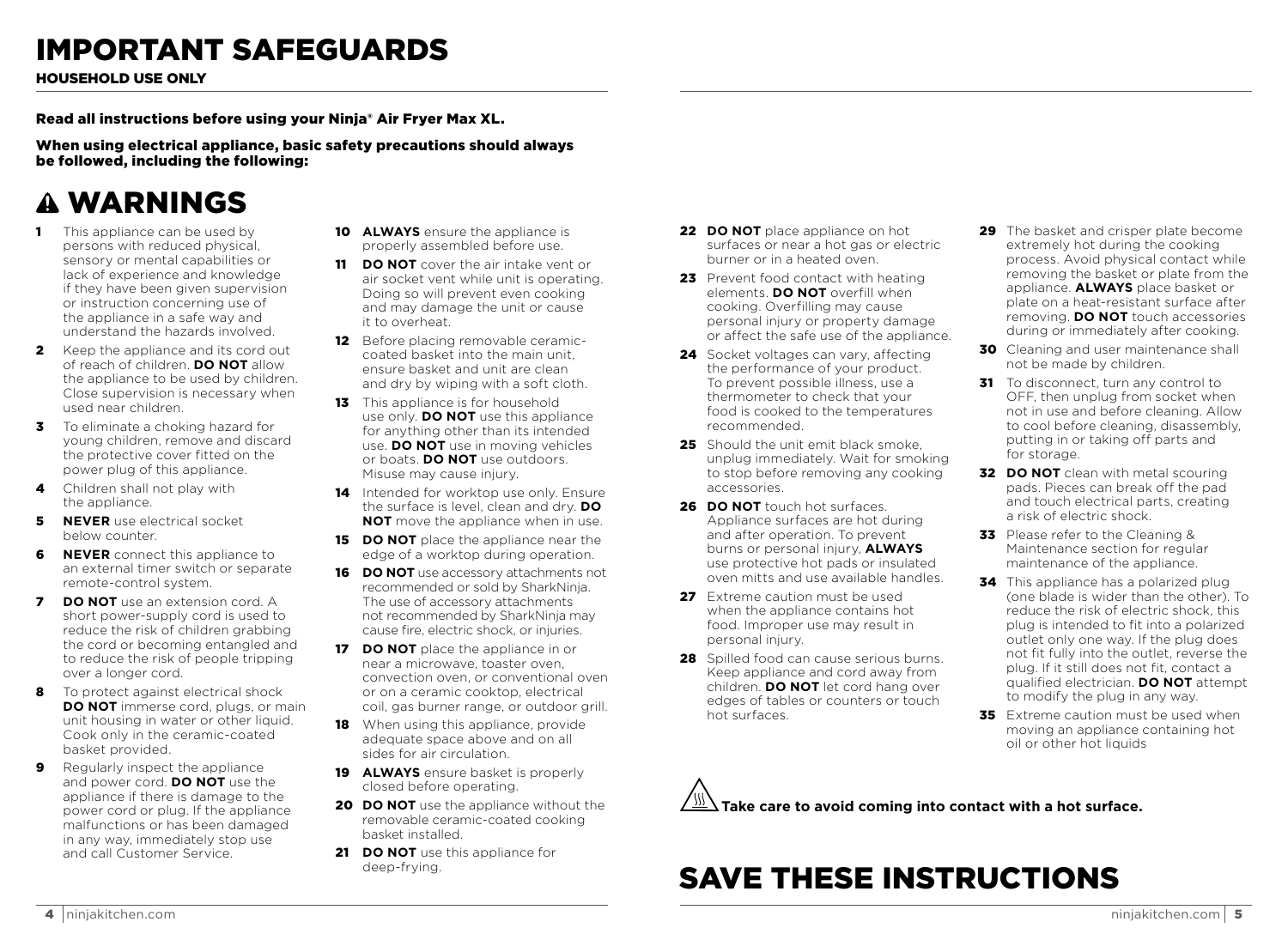### PARTS & ACCESSORIES GETTING TO KNOW YOUR AIR FRYER MAX XL



Basket



When setting time, the digital display shows HH:MM. Display currently reads 23 minutes. \*Not all functions are included on every model.

#### FUNCTION BUTTONS

**MAX CRISP:** Use to give frozen foods extra crispiness and crunch with little to no oil.

AIR FRY: Use to give food crispiness and crunch with little to no oil.

AIR ROAST: Use the unit as a roaster oven for tender meats, vegetables, and more.

AIR BROIL: Use to caramelize and brown food.

BAKE: Create decedent baked treats and desserts.

**REHEAT:** Revive leftovers by gently warming them, leaving you with crispy results.

**DEHYDRATE:** Dehydrate meats, fruits, and vegetables for healthy snacks.

### BEFORE FIRST USE

#### OPERATING BUTTONS

TEMP arrows: Use the up and down TEMP arrows to adjust the cook temperature in any function, except Max Crisp, before or during cooking.

TIME arrows: Use the up and down TIME arrows to adjust the cook time in any function before or during cooking.

**START/STOP button:** After selecting the time and temperature, start cooking by pressing the START/STOP button. You can stop cooking at any time by pressing the button again.

**POWER button:** The Power button shuts off the unit and stops all cooking modes.

NOTE: After 10 minutes with no interaction with the control panel, the unit will enter standby mode. The Power button will be dimly lit.

- 1 Remove and discard all packaging material, promotional labels, and tape from the unit.
- 2 Remove all accessories from the package and read this manual carefully. Please pay particular attention to operational instructions, warnings, and important safeguards to avoid any injury or property damage.
- 3 Wash the ceramic-coated basket, crisper plate, and accessories in hot, soapy water, then rinse and dry thoroughly. **NEVER** clean the main unit in the dishwasher.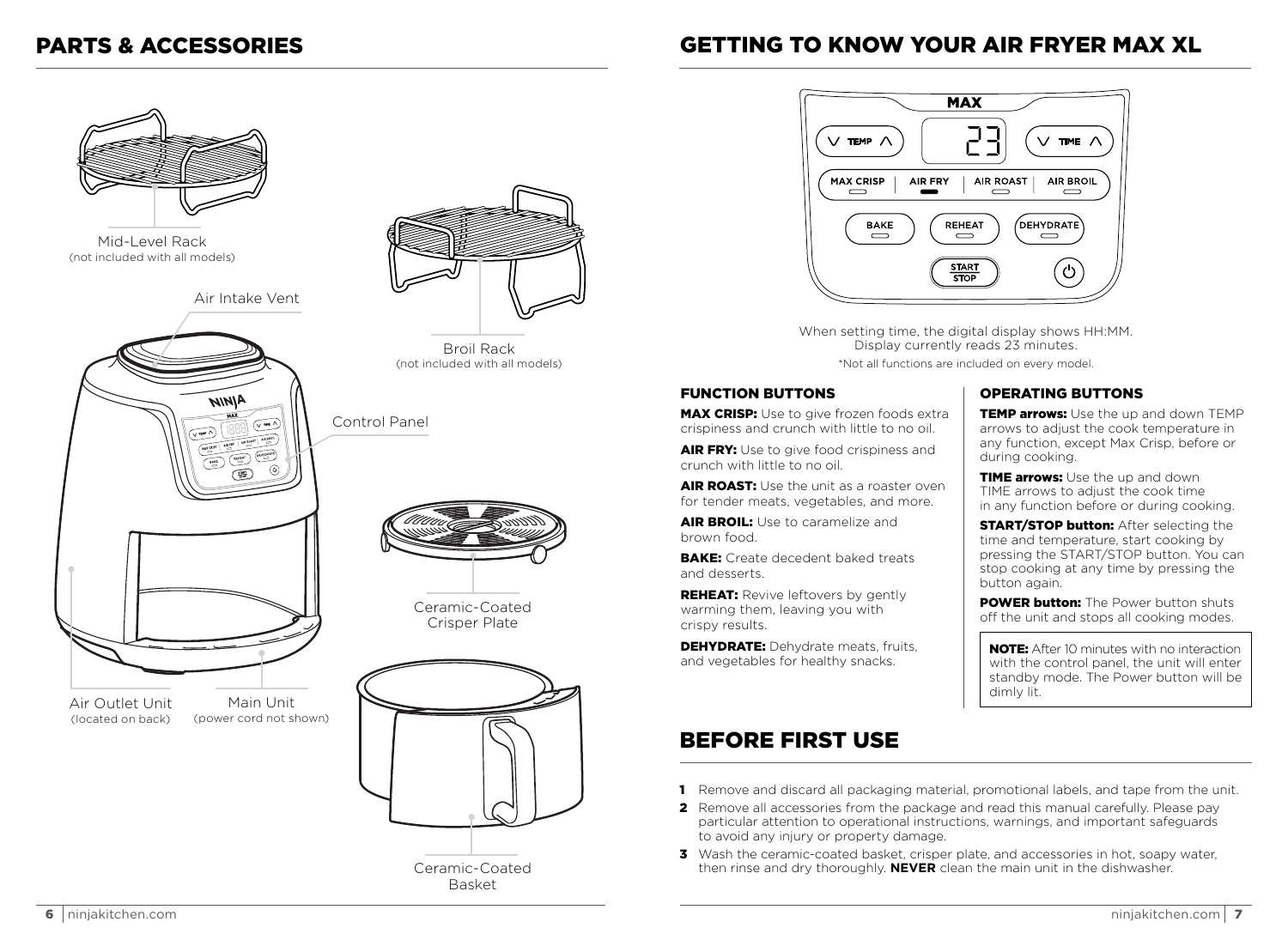### USING YOUR AIR FRYER MAX XL

### USING THE COOKING FUNCTIONS

To turn on the unit, first plug the power cord into a wall outlet. Press the power button  $\circledcirc$ .

#### Max Crisp

**1** Install the crisper plate in the basket.



2 Press the MAX CRISP button. The default temperature setting will display. The temperature cannot be adjusted in the Max Crisp function.



**3** Press the TIME up and down arrow buttons to set the cook time.



NOTE: For best results, let the unit preheat for 3 minutes before adding ingredients.

4 Add ingredients to the basket. Insert the basket in the unit.



**5** Press START/STOP to begin cooking.



**6** To toss ingredients during cooking. remove basket and shake it back and forth. The unit will automatically pause when the basket is removed. Reinsert basket and cooking will resume.



**7** When cooking is complete, the unit will beep and End will appear on the control panel display.



8 Remove ingredients by dumping them out or using oven mitts or siliconetipped tongs/utensils.



- Air Fry
- 1 Install the crisper plate in the basket.



2 Press the AIR FRY button. The default temperature setting will display. Use the TEMP up and down arrow buttons to set your desired temperature.



**3** Press the TIME up and down arrow buttons to set the cook time.



NOTE: For best results, let the unit preheat for 3 minutes before adding ingredients.

4 Add ingredients to the basket. Insert the basket in the unit.



**5** Press START/STOP to begin cooking.



6 To toss ingredients during cooking. remove basket and shake it back and forth. The unit will automatically pause when the basket is removed. Reinsert basket and cooking will resume.



**7** When cooking is complete, the unit will beep and End will appear on the control panel display.



8 Remove ingredients by dumping them out or using oven mitts or silicone-tipped tongs/utensils.

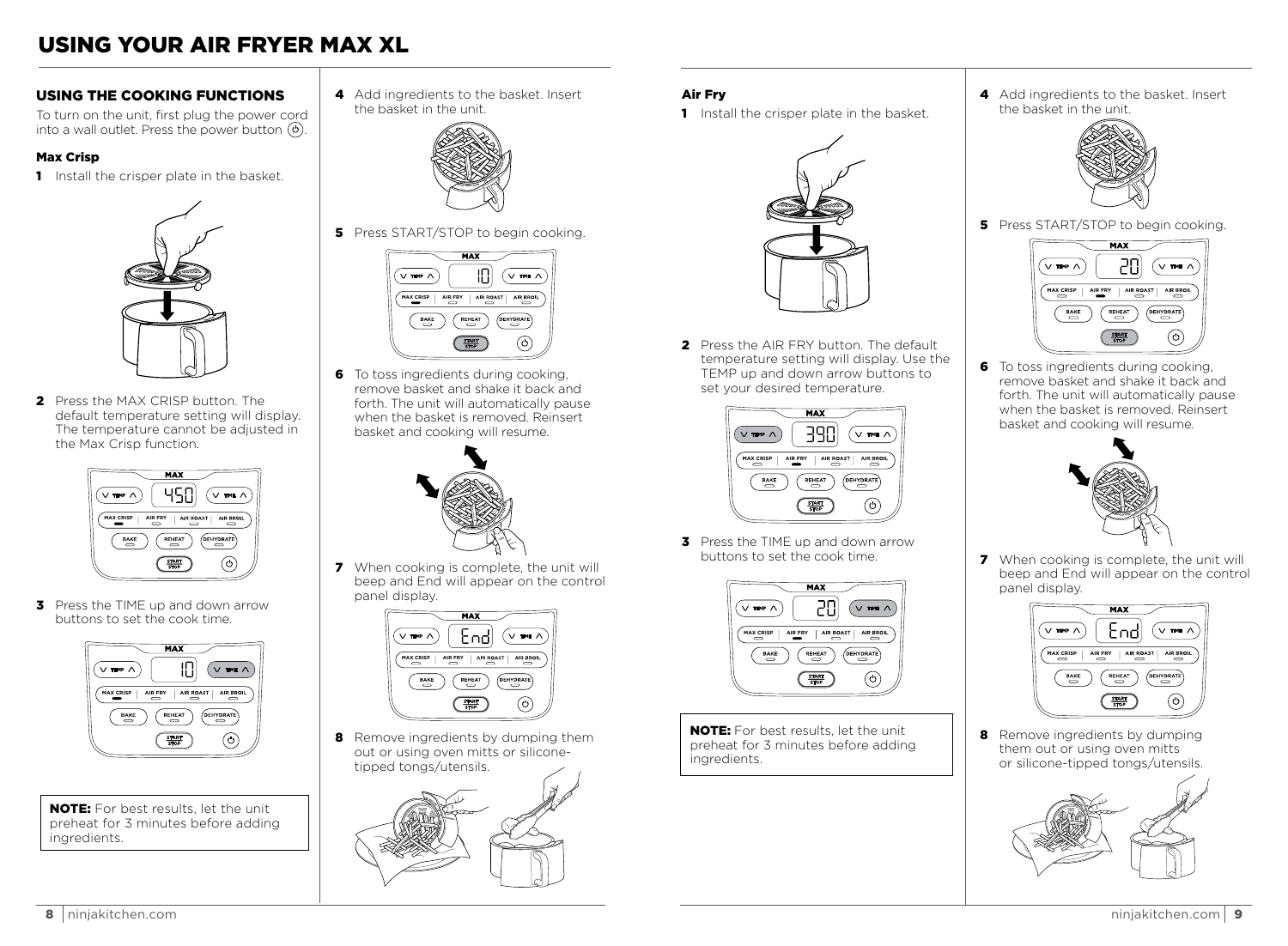### USING YOUR AIR FRYER MAX XL – CONT.

#### Air Roast

1 Install the crisper plate in the basket if needed.



2 Press the AIR ROAST button. The default temperature setting will display. Press the TEMP up and down arrow buttons to set your desired temperature.



**3** Press the TIME up and down arrow buttons to set the cook time.



NOTE: For best results, let the unit preheat for 3 minutes before adding ingredients.

4 Add ingredients to the basket. Insert the basket in the unit.



**5** Press START/STOP to begin cooking.



6 When cooking is complete, the unit will beep and End will appear on the control panel display.



**7** Remove ingredients by dumping them out or using oven mitts or silicone-tipped tongs/utensils.



NOTE: The Air Broil function and broil rack are not included on all models.

#### Air Broil

1 Install the crisper plate and broil rack in the basket.



NOTE: For best results when broiling, use the broil rack. When using the broil rack, do not layer food below the rack. If the rack is not included with your model, it is available for purchase at ninjaaccessories.com

2 Press the AIR BROIL button. The default temperature setting will display. Use the TEMP up and down arrow buttons to set your desired temperature.



**3** Press the TIME up and down arrow buttons to set the cook time.



NOTE: For best results, let the unit preheat for 3 minutes before adding ingredients.

4 Add ingredients to the basket. Insert the basket in the unit.



**5** Press START/STOP to begin cooking.



6 When cooking is complete, the unit will beep and End will appear on the control panel display.



**7** Remove ingredients by dumping them out or using oven mitts or siliconetipped tongs/utensils.

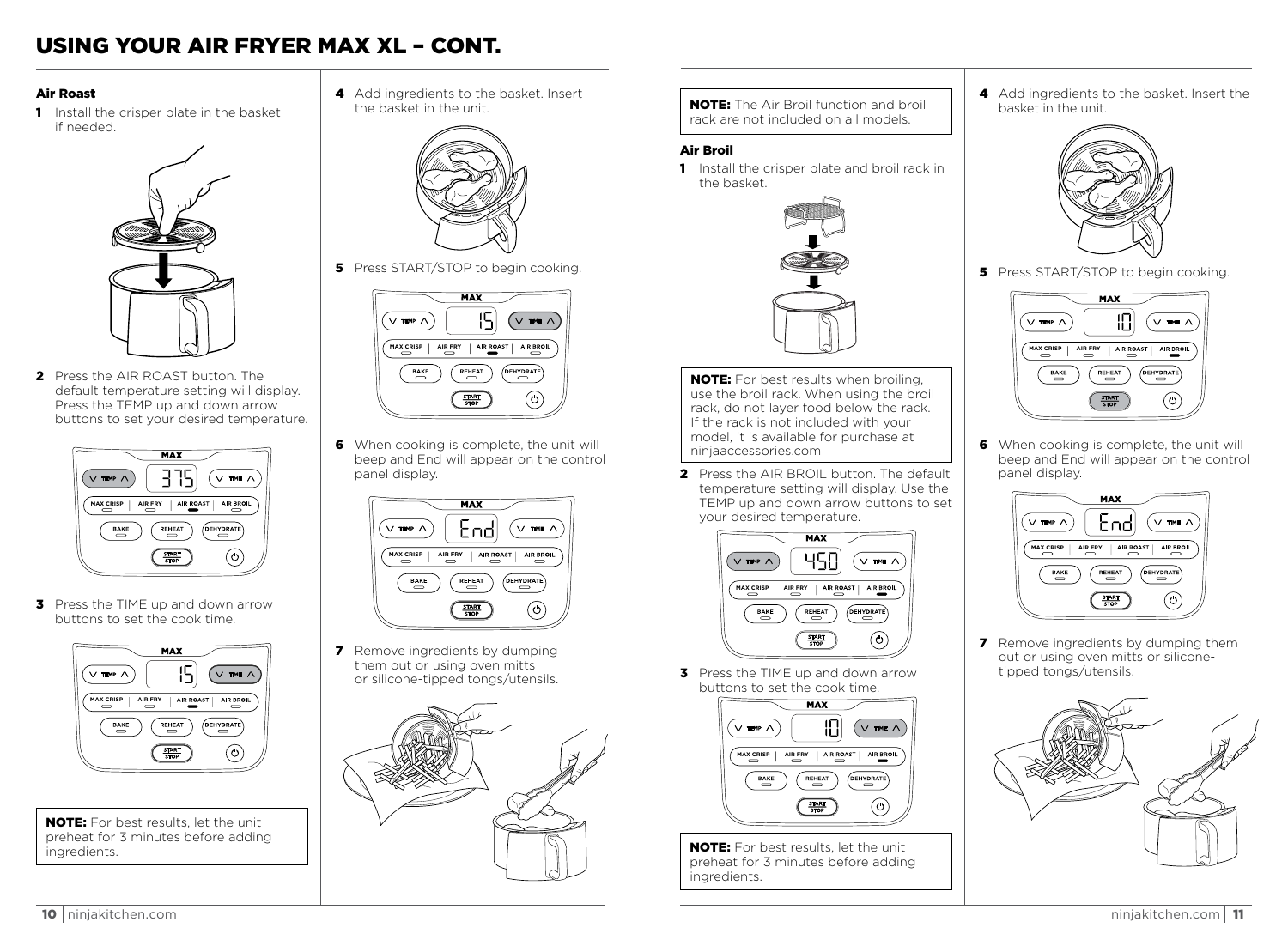### USING YOUR AIR FRYER MAX XL – CONT.

#### Bake

**1** Install the crisper plate in the basket if needed. If using a baking dish, the crisper plate is not needed.



2 Press the BAKE button. The default temperature setting will display. Press the TEMP up and down arrow buttons to set your desired temperature.

NOTE: To convert recipes from a conventional oven, reduce the temperature of the air fryer by 25°F. Check food frequently to avoid overcooking.



**3** Press the TIME up and down arrow buttons to set the cook time.



NOTE: For best results, let the unit preheat for 3 minutes before adding ingredients.

4 Add ingredients to the basket. Insert the basket in the unit.



**5** Press START/STOP to begin cooking.



6 When cooking is complete, the unit will beep and End will appear on the control panel display.



**7** Remove ingredients by dumping them out or using oven mitts or silicone-tipped tongs/utensils.



#### Reheat

**1** Install the crisper plate in the basket.



**2** Press the REHEAT button. The default temperature setting will display. Press the TEMP up and down arrow buttons to set your desired temperature.



**3** Press the TIME up and down arrow buttons to set the reheating time.



4 Add ingredients to the basket. Insert the basket in the unit.



**5** Press START/STOP to begin reheating.



6 When reheating is complete, the unit will beep and End will appear on the control panel display.



**7** Remove ingredients by dumping them out or using oven mitts or siliconetipped tongs/utensils.

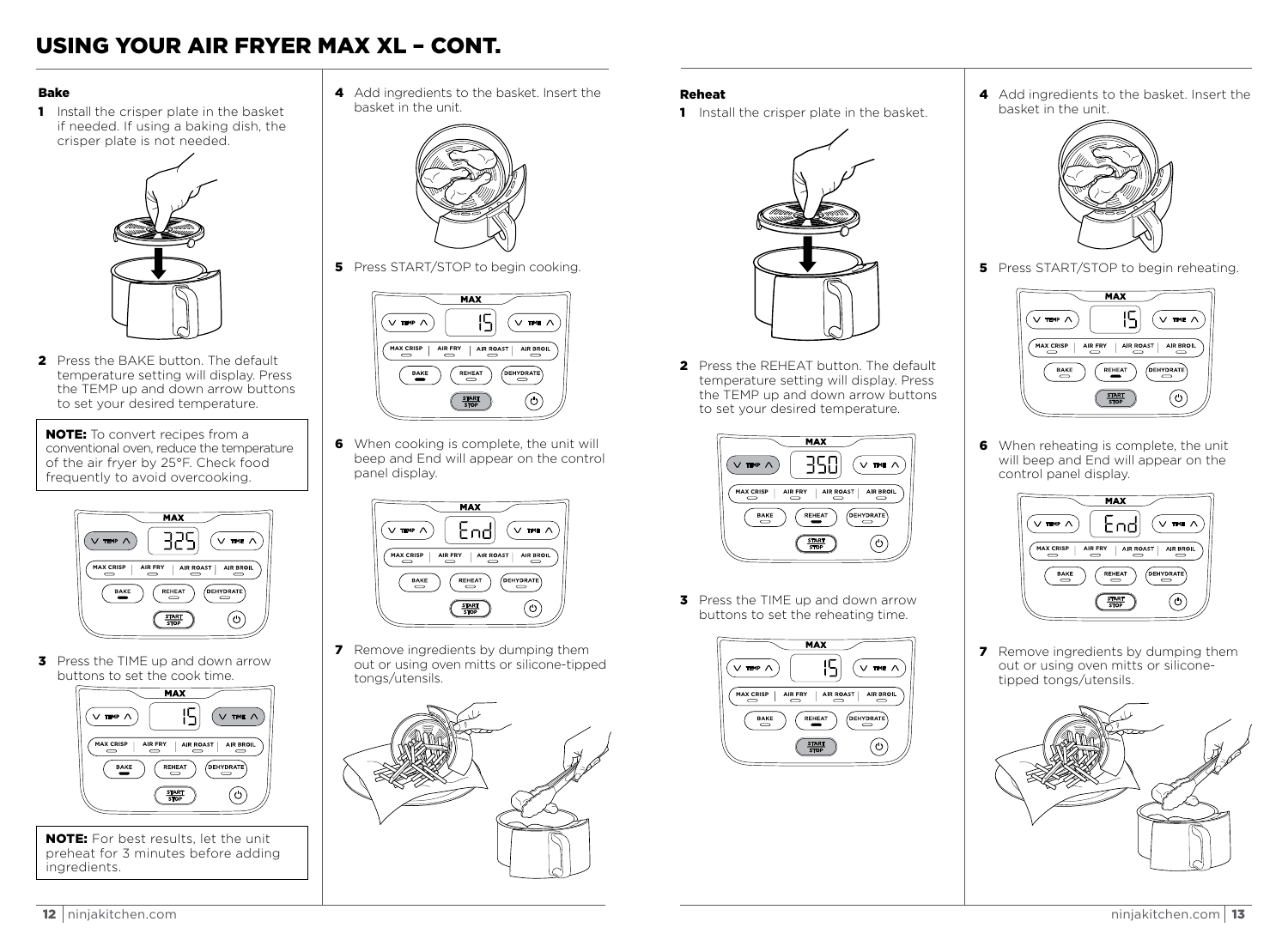### USING YOUR AIR FRYER MAX XL – CONT. CLEANING & MAINTENANCE

#### **Dehydrate**

1 Place a layer of ingredients in the bottom of the basket. Then install the crisper plate in the basket and set a second layer of ingredients on the crisper plate.



**NOTE:** You can increase your air fryer's dehydrating capacity with the mid-level rack. If the rack is not included with your model, it is available for purchase at ninjaaccessories.com



- 2 Insert the basket in the unit.
- **3** Press the DEHYDRATE button. The default temperature will display. Use the TEMP up and down arrow buttons to set your desired temperature.

4 Press the TIME up and down arrow buttons to set the dehydrating time.



**5** Press START/STOP to start dehydrating.



6 When dehydrating is complete, the unit will beep and END will appear on the control panel display.



#### Cleaning Your Air Fryer Max XL

The unit should be cleaned thoroughly after every use.

• Unplug the unit from the wall outlet before cleaning.

NOTE: **NEVER** immerse the main unit in water or any other liquid. **NEVER** clean the main unit in a dishwasher.

- To clean the main unit and the control panel, wipe them clean with a damp cloth.
- The basket, crisper plate, and any accessories can be washed in the dishwasher.
- If food residue is stuck on the crisper plate or basket, place them in a sink filled with warm, soapy water and allow to soak.
- Air-dry or towel-dry all parts after use.

### HELPFUL TIPS

- **1** For consistent browning, make sure ingredients are arranged in an even layer on the bottom of the basket with no overlapping. If ingredients are overlapping, make sure to shake them halfway through the set cook time.
- **2** Cook time and temperature can be adjusted at any time during cooking. Simply press the up and down TIME or TEMP arrows to adjust the time or temperature.
- **3** To convert recipes from a conventional oven, reduce the temperature of the air fryer by 25°F. Check food frequently to avoid overcooking.
- 4 We recommend 3 minutes of preheating. You can use the built-in timer to set a 3-minute countdown.
- 5 Occasionally, the fan from the air fryer will blow lightweight foods around To alleviate this, secure foods (like the top slice of bread on a sandwich) with toothpicks.

#### **6** The crisper plate elevates ingredients in the basket so air can circulate under and around them for consistent crisp results.

- **7** After a cooking function is selected, you can press the START/STOP button to begin cooking immediately. The unit will run at the default temperature and time.
- 8 For best results, remove food immediately after the cook time is complete to avoid overcooking.
- 9 For best results with fresh vegetables and potatoes, use at least 1 tablespoon of oil. Add more oil as desired to achieve the preferred level of crispiness.
- 10 For best results, check progress throughout cooking, and remove food when desired level of brownness has been achieved. We recommend using an instant-read thermometer to monitor internal temperature of proteins. After the cook time is complete, remove food immediately to avoid overcooking.

## REPLACEMENT PARTS

To order additional parts and accessories, visit ninjaaccessories.com or contact Customer Service at 1-877-646-5288.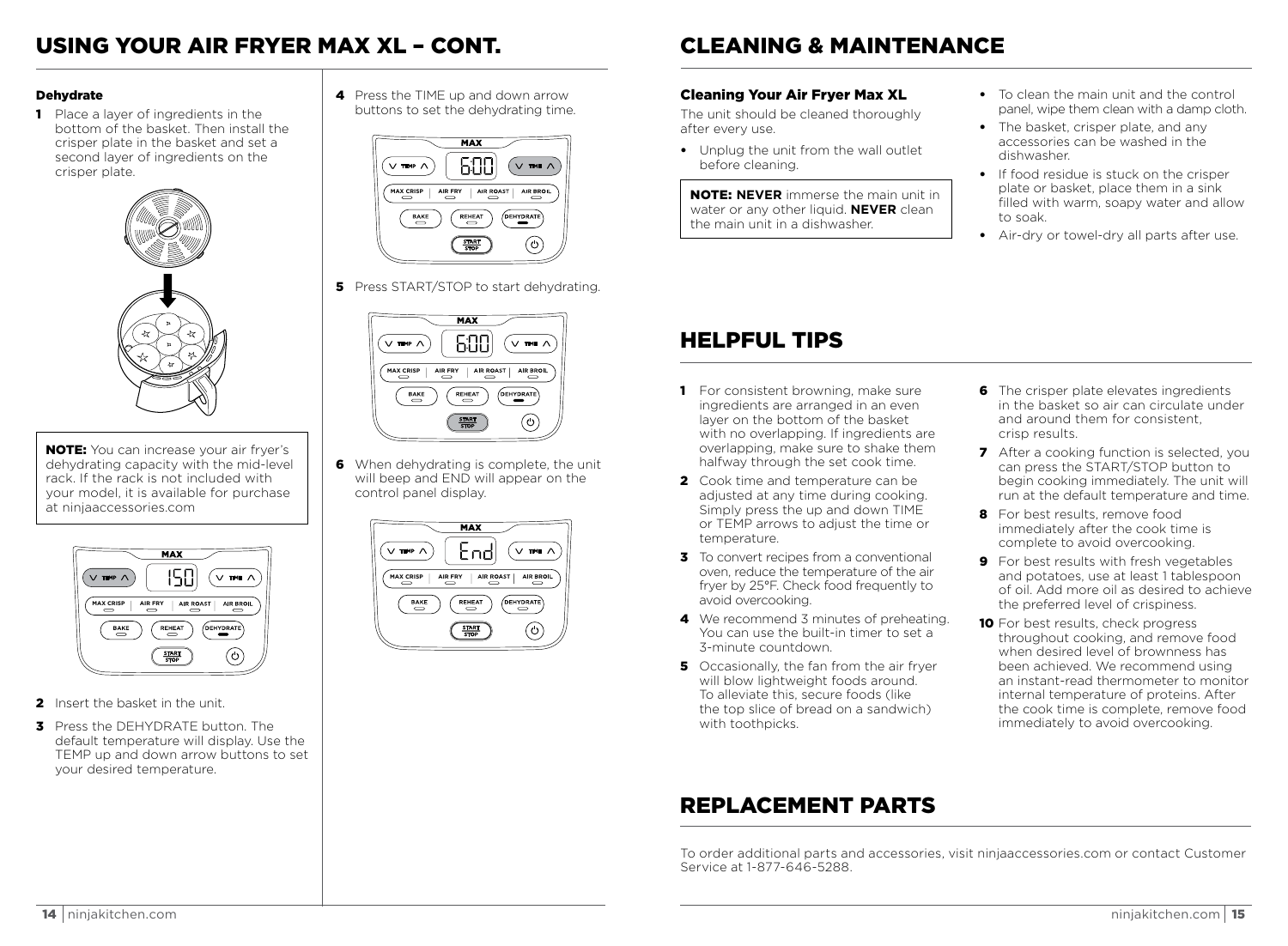### TROUBLESHOOTING GUIDE

- Why won't the temperature go any higher? The max temperature is 450˚F for Max Crisp and Air Broil. The max temperature is 400˚F for all other functions.
- How long does it take to preheat, and how will I know when it's done? We recommend 3 minutes of preheating. To preheat, select desired function and temperature, set time to 3 minutes, and press Start/Stop.
- Should I add the ingredients before or after preheating? For best results, let the unit preheat for 3 minutes before adding ingredients.
- When should I use Max Crisp instead of Air Fry?

 For best results, use Max Crisp when cooking prepackaged frozen foods such as french fries or chicken nuggets.

- Do I need to defrost frozen foods before air frying? It depends on the food. Follow package instructions.
- How do I pause the countdown?

 The countdown timer will pause automatically when you remove the basket from the unit. Pressing Start/Stop during cooking will stop the cooking function and reset the timer.

#### • Is the basket safe to put on my countertop?

 The basket will heat during cooking. Use caution when handling, and place on heat-safe surfaces only.

• How do I know when to use the crisper plate?

 Use the crisper plate when you want food to come out crispy. The plate elevates the food in the basket so that air can flow under it to cook ingredients evenly.

#### • My food didn't cook.

 Make sure the basket is fully inserted during cooking. For consistent browning, make sure ingredients are arranged in an even layer on the bottom of the basket with no overlapping. Shake basket to toss loose ingredients for consistent crispiness. Cook time and temperature can be adjusted at any time during cooking. Simply press the TIME or TEMP buttons and rotate the dial.

#### • My food is burned.

 For best results, check progress throughout cooking, and remove food when desired level of brownness has been achieved. Remove food immediately after the cook time is complete to avoid overcooking.

#### • Why do some ingredients blow around when air frying?

 Occasionally, the fan from the air fryer will blow lightweight foods around. Use toothpicks to secure loose lightweight food, like the top slide on a sandwich.

• Can I air fry fresh battered ingredients?

 Yes, but use the proper breading technique. It is important to coat foods first with flour, then with egg, and then with bread crumbs. Be sure to press the bread crumbs onto the food so they stick in place. Loose breading may be blown off by the unit's powerful fan.

• Why is the unit beeping?

The cooking function is complete.

• The screen went black.

The unit is in standby mode. Press the power button to turn it back on.

#### • An "E" message appears on display screen.

The unit is not functioning properly. Please contact Customer Service at 1-877-646-5288.

# **Shark NINJA**

#### **ONE (1) YEAR LIMITED WARRANTY**

The One (1) Year Limited Warranty applies to purchases made from authorized retailers of **SharkNinja Operating LLC.** Warranty coverage applies to the original owner and to the original product only and is not transferable.

SharkNinja warrants that the unit shall be free from defects in material and workmanship for a period of one (1) year from the date of purchase when it is used under normal household conditions and maintained according to the requirements outlined in the Owner's Guide, subject to the following conditions and exclusions:

### **What is covered by this warranty?**<br>1. The original unit and/or non-we

- 1. The original unit and/or non-wearable parts deemed defective, in SharkNinja's sole discretion, will be repaired or replaced up to one (1) year from the original purchase date.
- 2. In the event a replacement unit is issued, the warranty coverage ends six (6) months following the receipt date of the replacement unit or the remainder of the existing warranty, whichever is later. SharkNinja reserves the right to replace the unit with one of equal or greater value.

#### What is not covered by this warranty?

- Normal wear and tear of wearable parts (such as removable basket, crisper plate, racks, pans, etc.), which require regular maintenance and/or replacement to ensure the proper functioning of your unit, are not covered by this warranty. Replacement parts are available for purchase at **ninjaaccessories.com**.
- 2. Any unit that has been tampered with or used for commercial purposes
- 3. Damage caused by misuse, abuse, negligent handling, failure to perform required maintenance (e.g., failure to keep the well of the motor base clear of food spills and other debris), or damage due to mishandling in transit.
- 4. Consequential and incidental damages.
- 5. Defects caused by repair persons not authorized by SharkNinja. These defects include damages caused in the process of shipping, altering, or repairing the SharkNinja product (or any of its parts) when the repair is performed by a repair person not authorized by SharkNinja.
- 6. Products purchased, used, or operated outside North America.

#### How to get service

If your appliance fails to operate properly while in use under normal household conditions within the warranty period, visit **ninjakitchen.com/support** for product care and maintenance self-help. Our Customer Service Specialists are also available at **1-877-646-5288** to assist with product support and warranty service options, including the possibility of upgrading to our VIP warranty service options for select product categories.

SharkNinja will cover the cost for the customer to send in the unit to us for repair or replacement. A fee of \$19.95 (subject to change) will be charged when SharkNinja ships the repaired or replacement unit.

#### How to initiate a warranty claim

You must call **1-877-646-5288** to initiate a warranty claim. You will need the receipt as proof of purchase. A Customer Service Specialist will provide you with return and packing instruction information.

#### How state law applies

This warranty gives you specific legal rights, and you also may have other rights that vary from state to state. Some states do not permit the exclusion or limitation of incidental or consequential damages, so the above may not apply to you.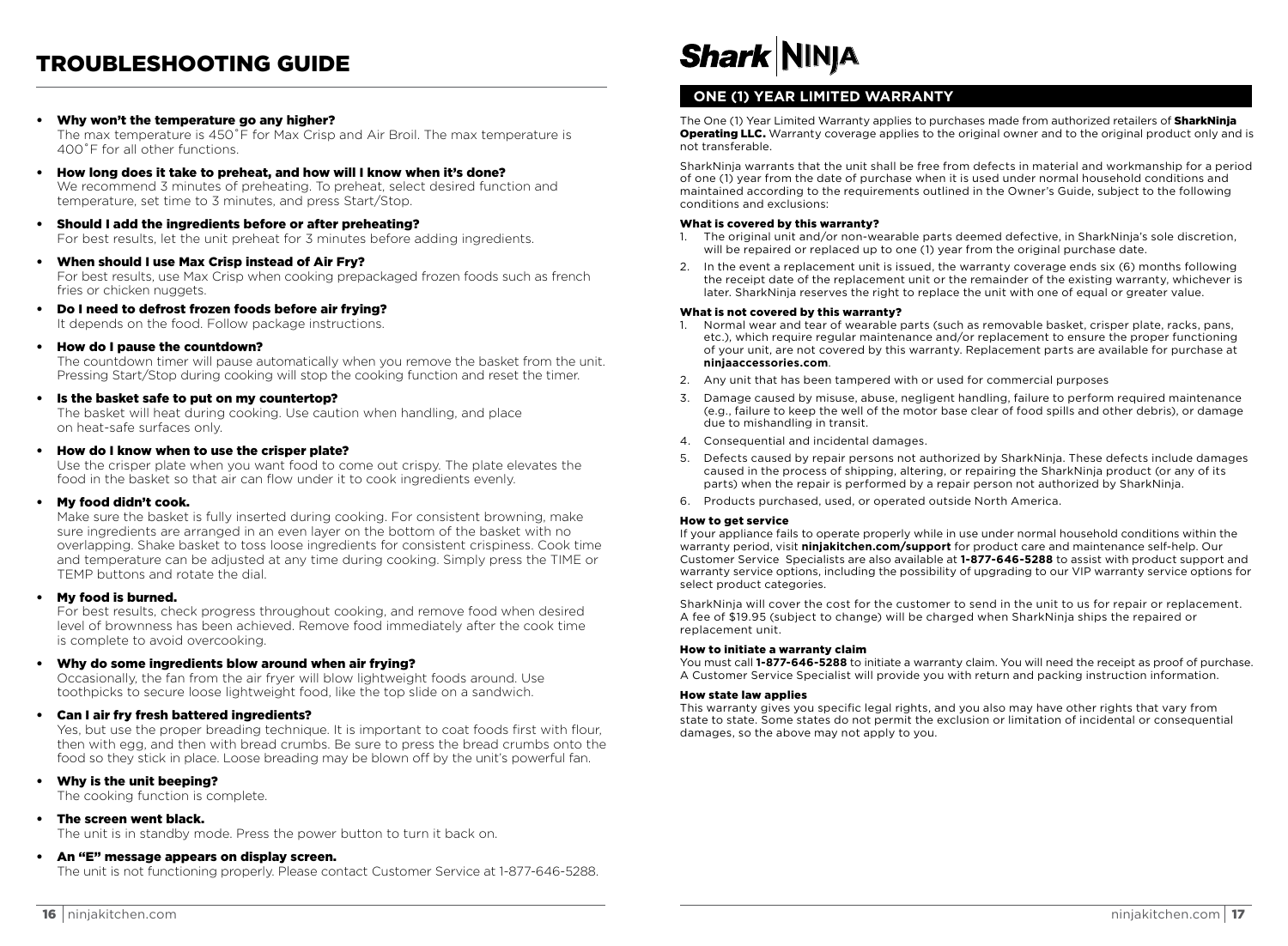| <b>NOTES</b> | <b>NOTES</b>                                                                                   |
|--------------|------------------------------------------------------------------------------------------------|
|              |                                                                                                |
|              |                                                                                                |
|              |                                                                                                |
|              |                                                                                                |
|              |                                                                                                |
|              |                                                                                                |
|              |                                                                                                |
|              |                                                                                                |
|              |                                                                                                |
|              |                                                                                                |
|              |                                                                                                |
|              |                                                                                                |
|              |                                                                                                |
|              |                                                                                                |
|              |                                                                                                |
|              | $\mathcal{L} = \{ \mathcal{L} \mid \mathcal{L} \in \mathcal{L} \}$<br>$\overline{\phantom{a}}$ |
|              | <u>and</u> the contract of the contract of                                                     |
|              |                                                                                                |